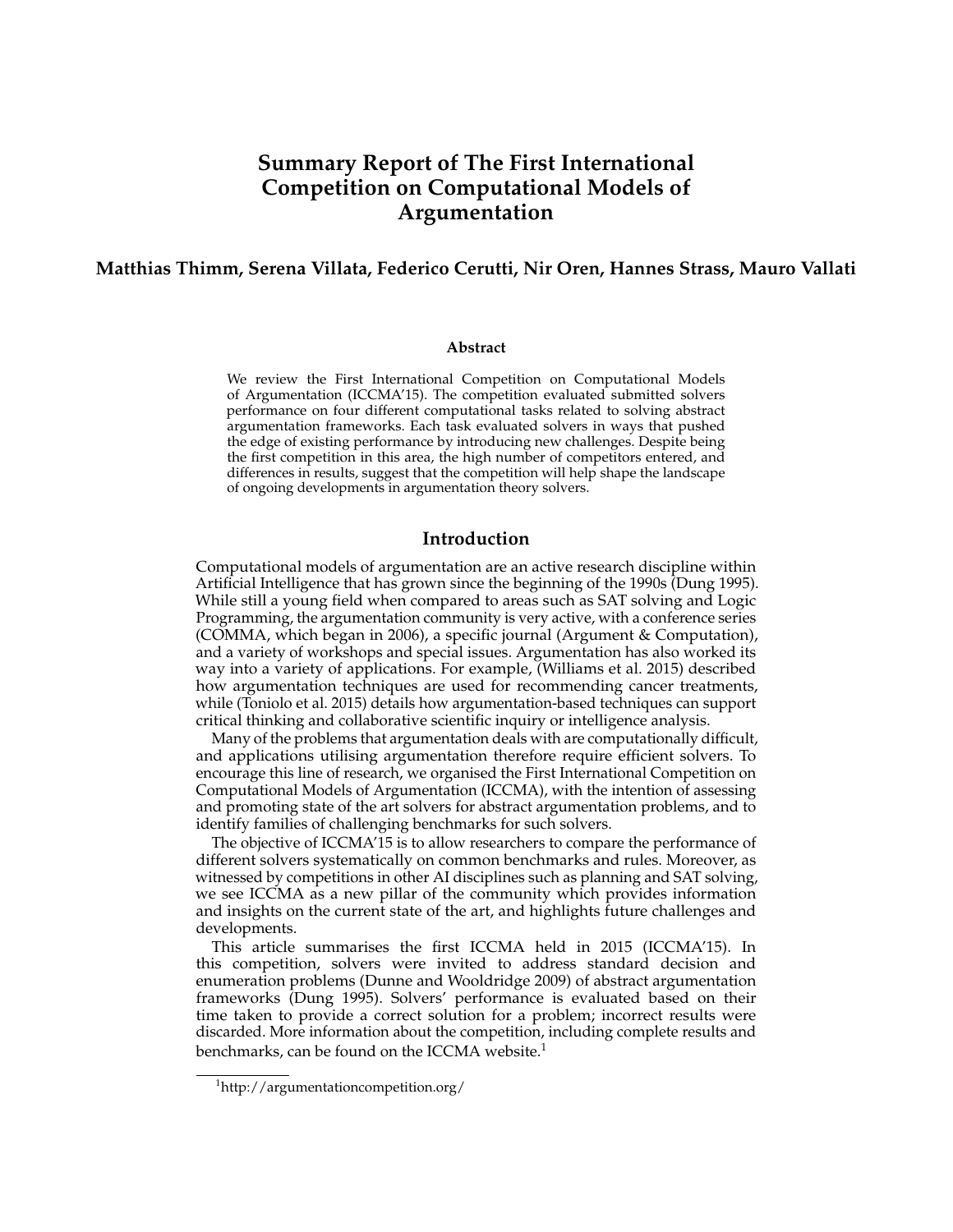In abstract argumentation (Dung 1995), a directed graph  $(A, R)$  is used as knowledge representation formalism, where the set of nodes A are identified with the arguments under consideration and  $R$  represents a conflict-relation between arguments, i. e.,  $aRb$  for  $a, b \in A$  if a is a counterargument for b. The framework is abstract because the content of the arguments is left unspecified. They could, for example, consist of a chain of logical deductions from logic programming with defeasible rules (Simari 1992); a proof for a theorem in classical logic (Besnard and Hunter 2007); or an informal presumptive reason in favour of some conclusion (Walton, Reed, and Macagno 2008). The notion of conflict then depends on the chosen formalisation. Irrespective of the precise formalisation used, one can identify a subset of arguments that can be collectively accepted given inter-argument conflicts. Such a subset is referred to as an *extension*, and (Dung 1995) defined four commonly used argumentation semantics — namely the complete (CO), preferred (PR), grounded (GR), and stable (ST) semantics — each of which define an extension differently. More precisely, a complete extension is a set of arguments which do not attack each other, and in which arguments defend each other; $\alpha$  a preferred extension is a maximal (w.r.t. set inclusion) complete extension; the grounded extension is the minimal (w.r.t. set inclusion) complete extension; and a stable extension is a complete extension such that each argument not in the extension is attacked by at least one argument within the extension.

The competition was organized around four computational tasks of abstract argumentation:

- 1. Given an abstract argumentation framework, determine some extension (SE)
- 2. Given an abstract argumentation framework, determine all extensions (EE)
- 3. Given an abstract argumentation framework and some argument, decide whether the given argument is contained in some extension (DC)
- 4. Given an abstract argumentation framework and some argument, decide whether the given argument is contained in all extensions (DS)

Combining these four different tasks with the four semantics discussed above yields a total of 16 tracks that constituted ICCMA'15. Each submitted solver was free to support any number of these tracks.

# **Participants**

The competition received 18 solvers from research groups in Austria, China, Cyprus, Finland, France, Germany, Italy, Romania, and UK, of which eight were submitted to all tracks. The solvers used a variety of approaches and programming languages to solve the competition tasks. In particular, five solvers were based on transformations of argumentation problems to SAT, three on transformations to ASP, two on CSP, and eight were built on tailor-made algorithms. Seven solvers were implemented in  $C/C++$ , four in Java, two used shell-scripts for translations to other formalisms, and the remaining solvers were implemented in Haskell, Lisp, Prolog, Python, and Go.

All participants were required to submit the source code of their solver, which was made freely available after the competition, to foster independent evaluation and exploitation in research or real-world scenarios, and to hopefully allow for further refinements.

Submitted solvers were required to support the *probo* (Cerutti et al. 2014) command line interface, which was specifically designed for running and comparing solvers within ICCMA.

#### **Performance Evaluation**

Each solver was evaluated over  $N$  different argumentation graph instances within each track ( $N = 192$  for SE and EE, and 576 for DC and DS). Instances were

<sup>&</sup>lt;sup>2</sup>S ⊆ A defends a if ∀bRA,  $\exists c \in S$  s.t. *cRb*, that is, all attackers of a are counter-attacked by  $S$ .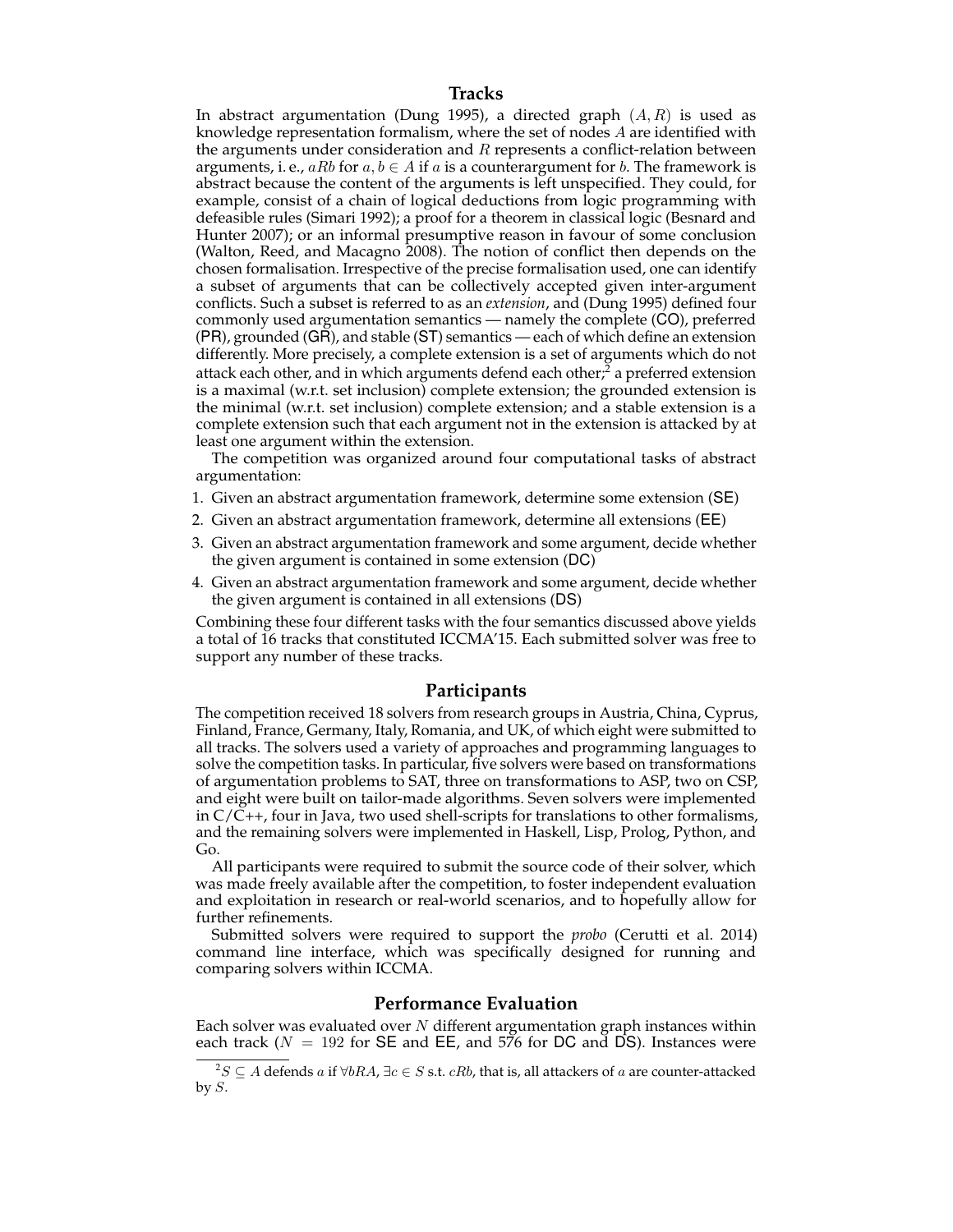generated with the intention of being challenging — one group of instances was generated so as to contain a large grounded extension and few extensions in the other semantics. This group's graphs were large (1224 to 9473 arguments), and challenged solvers which scaled poorly (i.e., those which used combinatorial approaches for computing extensions). A second group of instances was smaller (141 to 400 arguments), but had a rich structure of stable, preferred, and complete extensions (up to 159 complete extensions for the largest graphs) and thus provided combinatorial challenges for solvers relying on simple search-based algorithms. A final group contained medium-sized graphs (185 to 996 arguments), and featured many strongly connected components with many extensions. This group was particularly challenging for solvers not able to decompose the graph into smaller components.

Each solver was given 10 minutes to solve an instance. For each correctly and timely solved instance the solver received one point, and a ranking for each track was obtained based on points scored on all its instances. Ties were broken by considering total runtime on all instances. Additionally, a global ranking of the solvers across all tracks was generated by computing the Borda count of all solvers in all tracks.

## **Results and Concluding Remarks**

The obtained rankings for all 16 tracks can be found on the competition website.<sup>3</sup> The global ranking identified the following top three solvers:

1. CoQuiAAS

2. ArgSemSAT

3. LabSATSolver

Another solver, Cegartix, participated in only three tracks (SE-PR, EE-PR, DS-PR), but came top in all of these. It is interesting to note that these four solvers are based on SAT-solving techniques. Additionally, an Answer Set Programming based solver (ASPARTIX-D) came first in the four tracks related to the stable semantics; there is a strong relationship between these semantics and the answer set semantics which probably explains its strength in these tracks. Information on the solvers and their authors can also be found on the homepage of the competition.

Given the success of the competition, a second iteration will take place in 2017 with an extended number of tracks.

#### **References**

Besnard, P., and Hunter, A. 2007. *Elements of argumentation*. MIT Press.

Cerutti, F.; Oren, N.; Strass, H.; Thimm, M.; and Vallati, M. 2014. A benchmark framework for a computational argumentation competition. *Proceedings of the 5th International Conference on Computational Models of Argument* 459–460.

Dung, P. M. 1995. On the Acceptability of Arguments and Its Fundamental Role in Nonmonotonic Reasoning, Logic Programming, and n-Person Games. *Artificial Intelligence* 77(2):321–357.

Dunne, P. E., and Wooldridge, M. 2009. Complexity of abstract argumentation. In Rahwan, I., and Simari, G., eds., *Argumentation in AI*. Springer-Verlag. chapter 5, 85–104.

Simari, G. 1992. A mathematical treatment of defeasible reasoning and its implementation. *Artificial Intelligence* 53:125–157.

Toniolo, A.; Norman, T. J.; Etuk, A.; Cerutti, F.; Ouyang, R. W.; Srivastava, M.; Oren, N.; Dropps, T.; Allen, J. A.; and Sullivan, P. 2015. Agent Support to Reasoning with Different Types of Evidence in Intelligence Analysis. In *Proceedings of the 14th International Conference on Autonomous Agents and Multiagent Systems (AAMAS 2015)*, 781–789.

<sup>3</sup>http://argumentationcompetition.org/2015/results.html